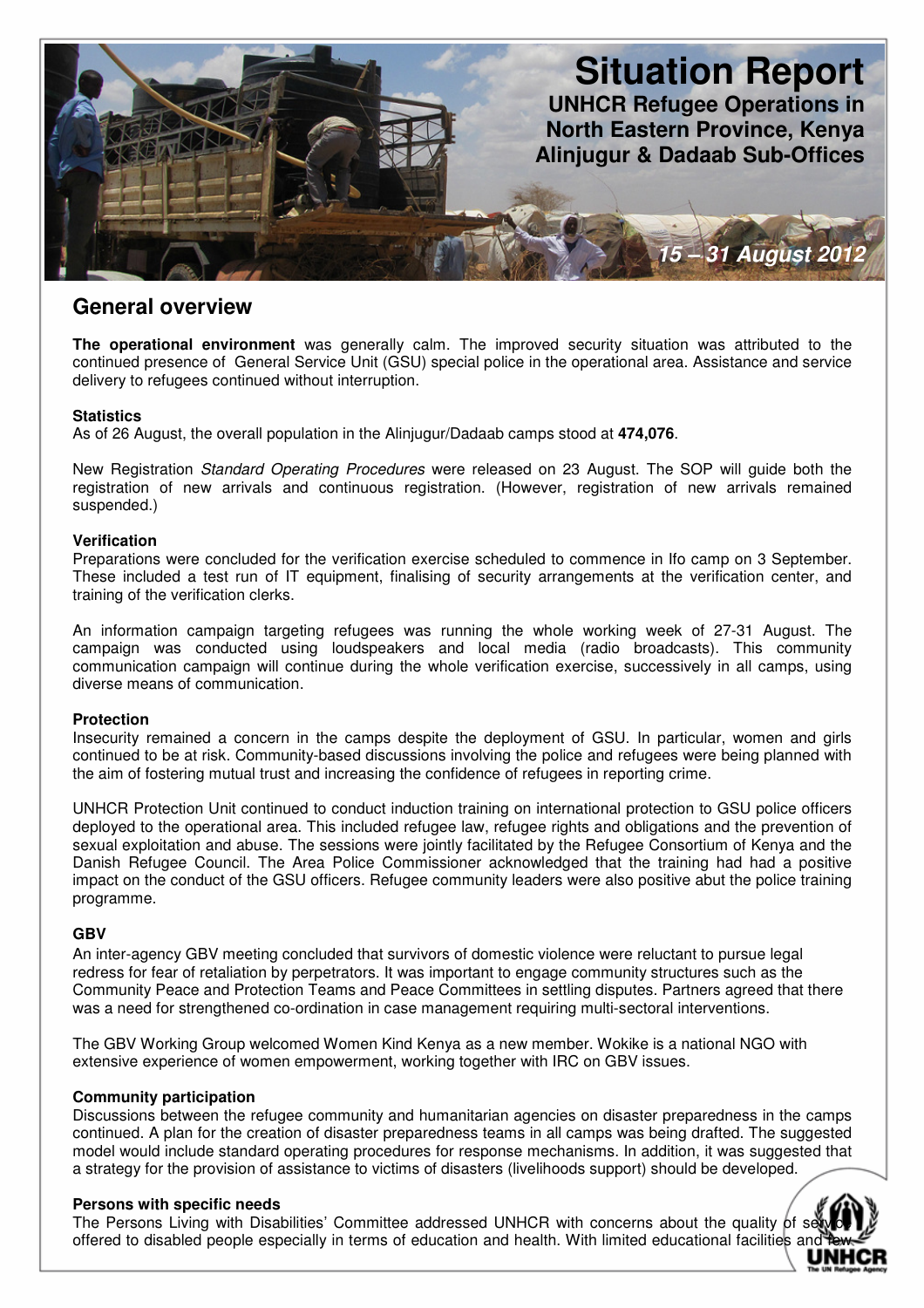trained special teachers, children with disability were not getting quality primary education, limiting their chances of enrollment in secondary school. While the committe generally appreciated the medical support provided, they requested more specialised treatment and care and called for group resettlement for disabled refugees.

## **Education**

A ceremony was held to award certificates to 54 teachers who had participated in a seven-months long capacity building training conducted by AVSI and UNICEF. The main subjects of the training were: pedagogical skills; professionalism and ethics in education; and communication and life skills. The certification ceremony was a culmination of all the effort, commitment and diligence shown by the refugee teachers towards improving the quality of teaching.

## **Health and nutrition**

Routine vaccination activities were ongoing in all the camps as per the Kenya Expanded Programme on Immunization. A nationwide mass polio campaign targeting children under five was also being implemented in all camps.

World Food Programme was planning to roll out a Blanket Supplementary Feeding Program (BSFP) targeting children 6-23 months in the next distribution cycle. This is a change from the current BSFP which targets children under the age of five years. The 2012 nutrition survey will be conducted in September.

#### **Water and sanitation**

Random Free Residual Chlorine (FRC) monitoring was being carried out to assess the quality of the water in the camps, which was continously being treated with chlorine. No alarming levels detected.

NRC was conducting a sensitisation campaign to stop people from making Illegal water connections, a local problem in some camps.

Concerted efforts were being made by all WASH partners to increase the number of hygiene promoters in the camps by identifying and training new promoters. WASH partners were moving closer to attaining the minimum UNHCR standard ratio of 1 hygiene promoter per 500 persons.

#### **Resettlement**

Planning was being finalised for a transfer of selected cases from Dadaab to Kakuma for resettlement interviews. The IOM-facilitated transfer would altogether encompass 1,014 individuals and the first group of 500 was going to be transferred in late October. An information campaign was conducted in Ifo, Dagahaley and Hagadera camps during the first half of August.

During the reporting period, 39 individuals departed for resettlement to the USA and 20 to Canada. A total of 851 refugees have been resettled from the Dadaab/Alinjugur camps so far this year.

# **Sub-Office Alinjugur (Hagadera, Kambioos)**

#### **New developments**

The deployment of the GSU special police force seemed to have reduced crime and the number of security incidents in both Hagadera and Kambioos.

Road traffic accidents were happening with increased frequency. One man was killed and two injured in a recent car crash in Hagadera camp. On the same day, a man was shot in the leg during an attempted robbery.

The victims of the fire in Hagadera earlier this month (se previous sitrep) were receiving emergency shelter assistance as well as support to re-establish their livelihood activities.

The Hagadera decongestion plan was being finalised and DRA was to take the lead in sensitising the refugees. No transport will be provided and refugees will only be assisted upon arrival in Kambioos. The target figure in 2012 will not exceed 6,000 persons.

#### **Protection**

854 individuals (518 in Hagadera and 336 in Kambioos) were found to be without registration papers. These individuals had reportedly arrived after the end of the one-month registration exercise in June. Over 30% of this group were single men who stated that the main reason for their flight to Kenya was insecurity. As these people did not have any documentation they were running the risk of being arrested for illegally entering Kenya. UNHCR has alerted the police and will further discuss the issue with the Department for Refugee Affairs.